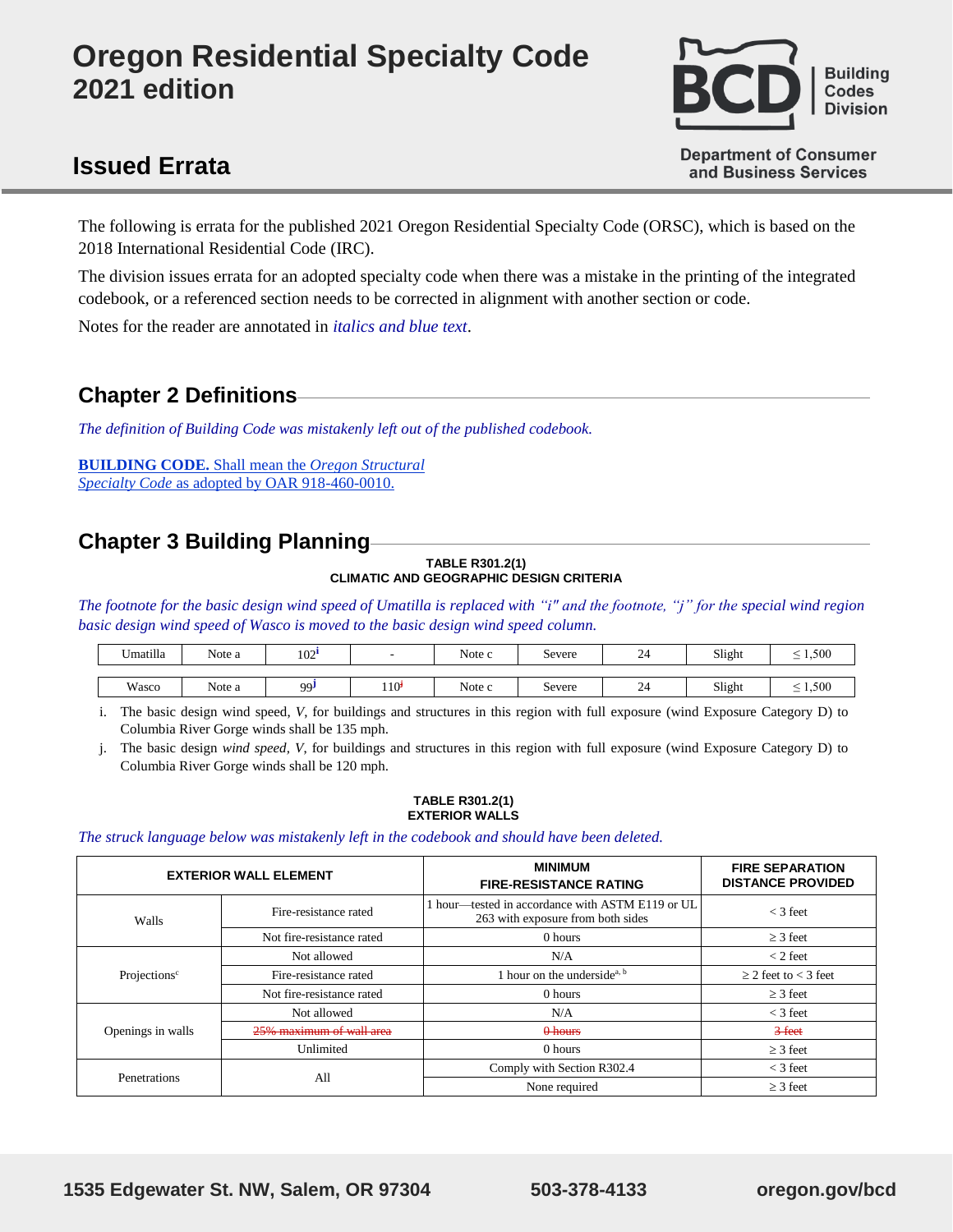## **Chapter 4 Foundations**

*In Section R408.1, the language annotated in blue/underline text was mistakenly omitted from the codebook. For new construction in Baker, Clackamas, Hood River, Multnomah, Polk, Washington and Yamhill counties where radon-mitigating construction is required, the minimum net area of ventilation openings is not permitted to be reduced for naturally ventilated crawl spaces.*

**R408.1 Ventilation.** The under-floor space between the bottom of the floor joists and the earth under any building (except space occupied by a *basement*) shall have ventilation openings through foundation walls or exterior walls. The ground surface of the under-floor space shall be covered by a Class I vapor retarder, or other *approved* material, lapped not less than 12 inches (305 mm) at the joints and extended not less than 12 inches (305 mm) up perimeter foundation walls.

The minimum net area of ventilation openings shall be not less than 1 square foot  $(0.0929 \text{ m}^2)$  for each 150 square feet (14 m2) of under-floor space area.

The minimum net area of ventilation openings may be reduced to 1 square foot (0.0929 m2) for each 1,500 square feet (140 m2) of under-floor space area where the ground surface is covered by the required Class I vapor retarder.

The minimum net area of ventilation openings is not permitted to be reduced for naturally ventilated crawl spaces in new construction in Baker, Clackamas, Hood River, Multnomah, Polk, Washington and Yamhill counties where radon-mitigating construction is required.

The required ventilation openings shall be placed to provide cross ventilation of the space. One such ventilation opening shall be within 3 feet (914 mm) of each corner of the building.

#### **Exceptions:**

- 1. Ventilation openings are not required on one side.
- 2. Ventilation openings are not required where a continuously operated mechanical ventilation system is installed. The system shall be designed to have the capacity to exhaust a minimum of  $1.0$  CFM  $(0.5 \text{ L/s})$ for each 50 square feet  $(4.6 \text{ L/s})$  of under-floor area. The ground surface shall be covered with a Class I vapor retarder, or other approved material.
- 3. Ventilation openings in *townhouses* are not required on two sides when adjoining adjacent *townhouses*.

### **Chapter 6 Wall Construction**

#### *Section R602.10.4.4 is revised as follows:*

**R602.10.4.4 Panel joints.** Vertical joints of panel sheathing shall occur over and be fastened to common studs. Horizontal joints of panel sheathing in *braced wall panels* shall occur over and be fastened to common blocking of a thickness of  $1\frac{1}{2}$  inches (38) mm) or greater.

#### **Exceptions:**

- 1. For methods WSP and CS-WSP, blocking of horizontal joints is permitted to be omitted when adjustment factor No. 8 of Table R602.10.3(2) or No. 10 9 of Table R602.10.3(4) is applied.
- 2. Vertical joints of panel sheathing shall be permitted to occur over double studs, where adjoining panel edges are attached to separate studs with the required panel edge fastening schedule, and the adjacent studs are attached together with two rows of 10d box nails [3 inches by 0.128 inch (76.2 mm by 3.25 mm)] at 10 inches o.c. (254 mm).
- 3. Blocking at horizontal joints shall not be required in wall segments that are not counted as *braced wall panels.*
- 4. Where Method GB panels are installed horizontally, blocking of horizontal joints is not required.

## **Chapter 8 Roof-Ceiling Construction**

#### *In Section R806.5, item no. 6.3. is revised by removing the incorrect reference to Table R806.5 for condensation control.*

**R806.5 Unvented attic and unvented enclosed rafter assemblies.** Unvented *attics* and unvented enclosed roof framing assemblies created by ceilings that are applied directly to the underside of the roof framing members and structural roof sheathing applied directly to the top of the roof framing members/rafters, shall be permitted where all the following conditions are met:

- 1. The unvented *attic* space is completely within the *building thermal envelope*.
- 2. Interior Class I vapor retarders are not installed on the ceiling side (*attic* floor) of the unvented *attic* assembly or on the ceiling side of the unvented enclosed roof framing assembly.
- 3. A minimum insulation level of R-20 air-impermeable or rigid board insulation embedded into *air-impermeable insulation* shall be installed above all recessed fixtures, such as recessed lights and exhaust fans.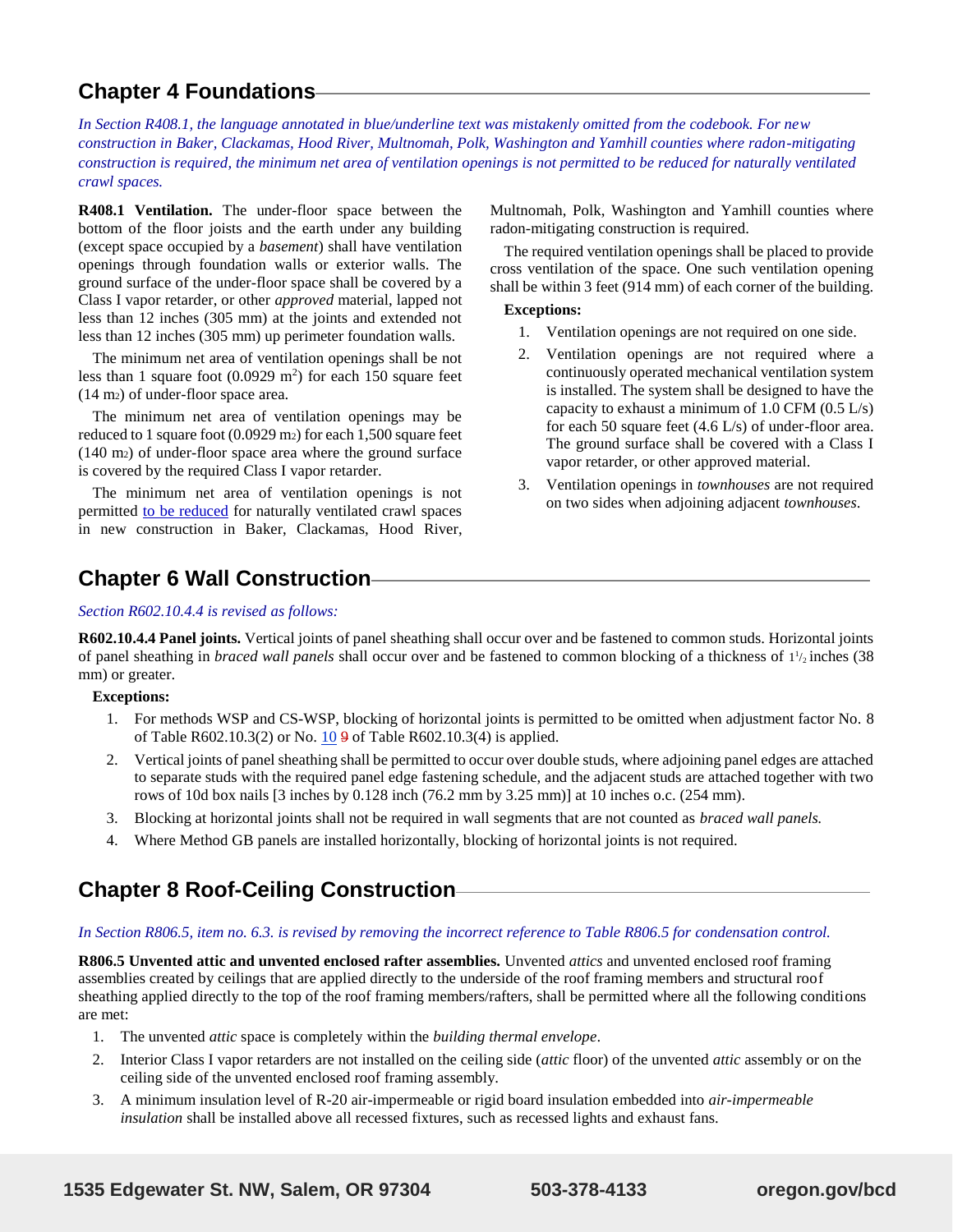- 4. Where wood shingles or shakes are used, a minimum  $\frac{1}{4}$ -inch (6.4 mm) vented airspace separates the shingles or shakes and the roofing underlayment above the structural sheathing.
- 5. Any *air-impermeable insulation* shall be a Class II vapor retarder, or shall have a Class II vapor retarder coating or covering in direct contact with the underside of the insulation.
- 6. Insulation shall comply with Item 6.1, 6.2 or 6.3. Where preformed insulation board is used as the *air-impermeable insulation* layer as specified in the items below, it shall be sealed at the interior perimeter of each individual sheet to form a continuous layer.
	- 6.1. Where only *air-impermeable insulation* is provided, it shall be applied in direct contact with the underside of the structural roof sheathing.
	- 6.2. Where *air-permeable insulation* is installed directly below the structural sheathing, rigid board or sheet insulation shall be installed directly above the structural roof sheathing to an insulation level not less than R-20 for condensation control.
	- 6.3. Where both *air-impermeable* and *air-permeable insulation* are provided, the *air-impermeable insulation* shall be applied in direct contact with the underside of the structural roof sheathing to an insulation level not less than R-20 and shall be in accordance with the *R*-values in Table R806.5 for condensation control. The *air-permeable insulation* shall be installed directly under the *air-impermeable insulation*.

# **Chapter 11 Energy Efficiency**

#### *Table N1101.1(1), Footnote "j" is revised as follows:*

j. Sliding glass doors shall comply with window performance requirements. Windows exempt from testing in accordance with Section NF1114.2, Item 1 NF1111.2, Item 3 shall comply with window performance requirements if constructed with thermal break aluminum or wood, or vinyl, or fiberglass frames and double-pane glazing with low-emissivity coatings of 0.10 or less. Buildings designed to incorporate passive solar elements may include glazing with a *U-*factor greater than 0.35 by using Table N1104.1(1) to demonstrate equivalence to building envelope requirements.

#### *Sections N1105.3 and N1105.6 are revised as follows:*

**N1105.3 Installation of ducts**. All new duct systems and air handling equipment and appliances shall be located fully within the building thermal envelope.

#### **Exceptions:**

- 1. Ventilation intake ductwork and exhaust ductwork.
- 2. Up to 5 percent of the length of an *HVAC system* ductwork shall be permitted to be located outside of the thermal envelope.
- 3. Ducts deeply buried in insulation in accordance all of the following:
	- 3.1. Insulation shall be installed to fill gaps and voids between the duct and the ceiling, and a minimum of R-19 insulation shall be installed above the duct between the duct and unconditioned attic.
	- 3.2. Insulation depth marker flags shall be installed on the ducts every 10 feet (3048 mm) or as *approved* by the *building official*.

**N1105.4.3 Temperature zoning.** Each separate heating, ventilating and air-conditioning system shall be provided with at least one thermostat for regulation of space temperature. In addition, a readily accessible manual or automatic means shall be provided to partially restrict or shut off the heating or cooling input to each zone or floor, excluding unheated or noncooled basements and garages.

**N1105.7 N1105.6 Furnace fan efficiency.** New central furnaces shall have electronically commutated fan motors with a fan efficiency rating meeting 10 CFR 430.32(y).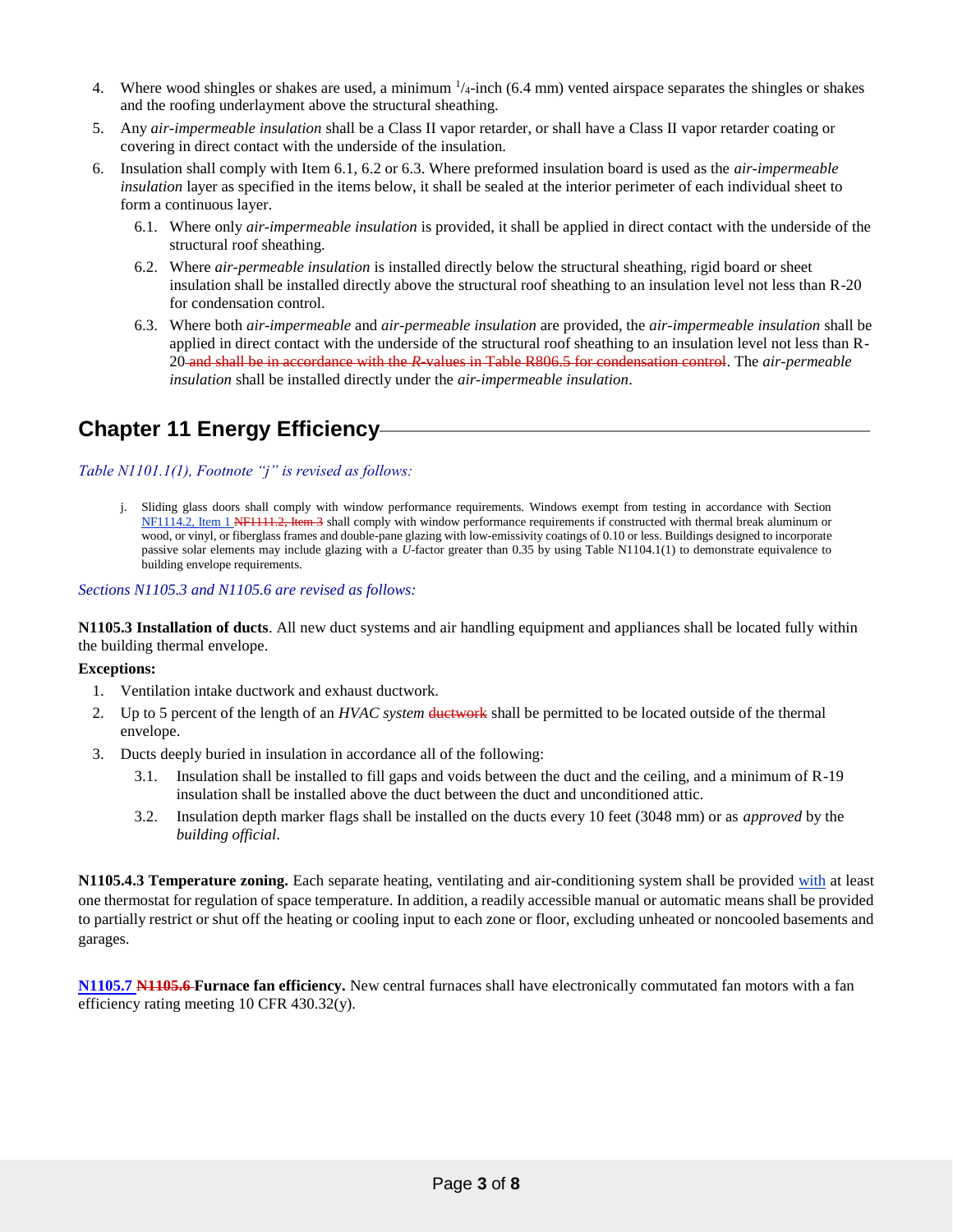#### *PART III FENESTRATION STANDARD*

#### **SECTION NF1110 SCOPE**

**NF1110.1 General.** All windows installed in Oregon shall meet the requirements of this section.

#### **SECTION NF1111 ALTERATIONS**

**NF1111.1 Windows.** Windows shall be tested and labeled in accordance with Section N1104.4.

The following information is reprinted for the reader's convenience:

**N1104.4 Windows.** All windows installed in Oregon shall meet the requirements of Part III, Fenestration Standard.

- 1. Decorative or unique architectural feature glazing not exceeding 1 percent of the heated space floor area is exempt from thermal performance requirements and does not need to be included in Table N1104.1(1) thermal performance calculations.
- 2. Glass block assemblies may use a U-factor of 0.51.

The U-factor for windows may be a weighted average of total window area when all other building envelope measures comply with the performance requirements specified in this code. This calculation shall be provided to the *building official* and the windows that are less than required for prescriptive compliance shall be identified on the plans.

#### **SECTION NF1112 DEFINITIONS**

**NF1112.1 General.** For purposes of this section the following definitions are provided:

**WINDOWS PRODUCED IN LOW VOLUME** are a manufacturer's product installed in Oregon during a calendar year that does not exceed: 750 windows, 500 glazed doors, 1,000 skylights covered in Section NF1114.2 and 25 complete sun- rooms/solariums.

**MANUFACTURER** produces windows, assembles window components or does both. A "manufacturer" includes its subsidiaries, divisions and all other companies under common control or ownership.

**SUNROOM/SOLARIUM.** A one-story structure attached to a dwelling with a glazing area in excess of 40 percent of the gross area of that structure's exterior walls and roof.

**ALUMINUM WITH VINYL.** Fenestration framing material consisting of a composite of both aluminum and vinyl framing constructed in a manner where the aluminum framing is provided a complete thermal break by the vinyl framing.

#### **SECTION NF1113 INSULATED GLASS CERTIFICATION**

**NF1113.1 General.** Sealed insulated glass units shall conform to, or be in test for, ASTM E774–97 *Standard Practice for Evaluating Solar Absorptive Materials for Thermal Applications*, as Class A under a Sealed Insulated Glass Manufacturers Association (SIGMA) approved certification program and installed in accordance with the SIGMA glazing specifications.

#### **SECTION NF1114 WINDOW THERMAL PERFORMANCE DESIGNATION FOR NEW BUILDINGS AND ADDITIONS**

*The requirements of this section are not intended to waive or supersede any window thermal performance requirements under state or federal laws.*

**NF1114.1 Manufactured windows.** *U*-factors for manufactured fenestration products (windows, skylights and doors) shall be determined in accordance with the National Fenestration Rating Council (NFRC) 100 2001 Procedure for Determining Fenestration Product *U*-Factors The *U*-factors shall be labeled and certified in accordance with the NFRC Product Certification.

**NF1114.2 Windows products exempt from testing.** The following products are exempt from thermal performance testing as specified in Section NF1114.1.

- 1. Windows produced in low volume.
- 2. Glazing not exceeding 1 percent of the heated space floor area.
- 3. Solariums and sunrooms.
- 4. Skylights constituting no more than 10 percent of total glazing in a residential building.
- 5. Skylights constructed with wood, thermal break aluminum or aluminum with vinyl frames with a glazing con- figuration of either: a minimum 0.5-inch (12.7 mm) space between the panes and low-e glass; or triple layered acrylic.

**NF1114.2.1 Thermal performance of exempted products.** The thermal performance of window products exempted from testing shall be determined by the following procedures:

1. Windows produced in low volume are assigned default *U*-factors as specified in Section NF1114.3, Item 1.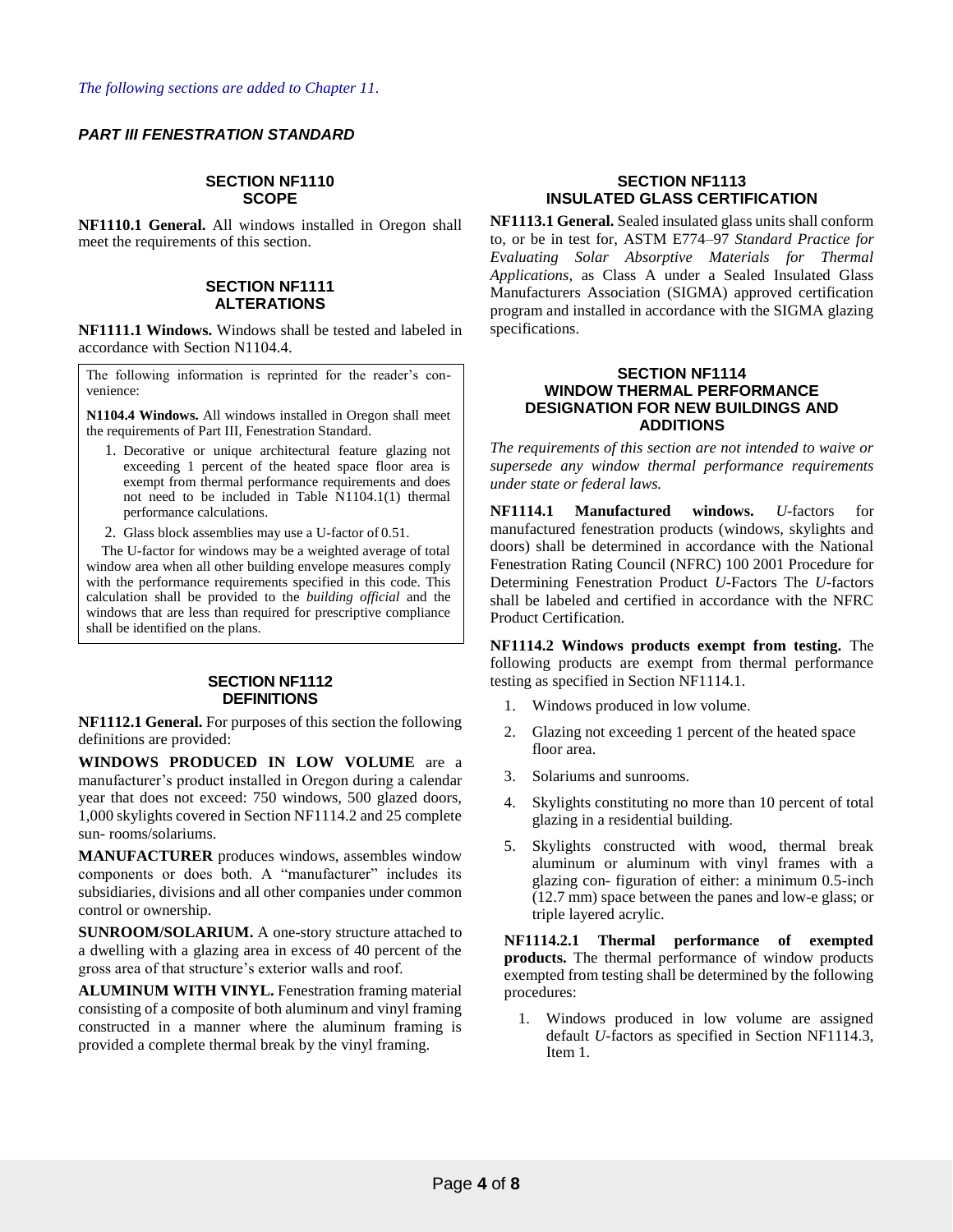- 2. Glazed doors produced in low volume are assigned default *U*-factors as specified in Section NF1114.3, Item 2.
- 3. Skylights produced in low volume are assigned default *U*-factors as specified in Section NF1114.3, Item 3.
- 4. Skylights constituting no more than 10 percent of total glazing in a residential building that are exempt from testing are assigned default *U*-factors as specified in Section NF1114.3, Item 3.
- 5. Vertical and overhead glazing contained in sunrooms/solariums are assigned default *U*-factors as specified in Section NF1114.3, Items 1, 2 and 4.
- 6. Skylights specified in Section NF1114.2, Item 5 shall be assigned a default *U*-factor of 0.50.

**NF1114.3 Thermal performance validation for windows produced in low volume or site-built.** Windows, glazed doors, skylights and sunroom/solariums produced in low volume and meeting the requirements of this subsection may validate default *U*-factors:

- 1. By using Table NF1114.3(1) for windows,
- 2. By using Table NF1114.3(2) for glazed doors,
- 3. By using Table NF1114.3(1) for skylights based on an overall *U*-factor of U-0.50.
- 4. By using Table NF1114.3(1) for overhead glazing installed in sunrooms/solariums based on an overall *U*factor of U-0.35.

#### **SECTION NF1115 THERMAL PERFORMANCE LABELING**

*The requirements of this section are not intended to waive or supersede any window label or disclosure requirements under state or federal laws.*

#### **NF1115.1 Labels.** Labels shall be either:

- 1. National Fenestration Rating Council (NFRC) certified product; or
- 2. State-approved labels.

Labeling is not required for glazing not exceeding one percent of the heated space floor area and is exempt from Table N1104.1(1) thermal performance calculations.

**NF1115.2 Label description.** All windows shall have stateapproved labeling except as provided in Section NF1115.1, Item 1.

#### **Exceptions:**

- 1. Labeling is not required for glazing not exceeding 1 percent of the heated space floor area.
- 2. Portions of labels for windows produced in low volume may be handwritten.

**NF1115.2.1 Windows produced in low volume labels.**  Labels for windows produced in low volume under NF1112(1), due to its frame and glazing configuration shall:

- 1. Specify window components;
- 2. Show the allowed *U*-factor in the appropriate location;
- 3. Show a production count number that does not exceed the maximums established in NF1112(1);
- 4. Imprint "(Manufacturer's name) certifies the attached window is constructed in a manner to obtain the specified *U*-factor" or "(Manufacturer's name) certifies the attached skylight complies with the criteria specified in the Oregon building codes";
- 5. Be imprinted, not handwritten;
- 6. Face the interior of the room; and
- 7. Remain attached to the window until the building inspector inspects and verifies the labeling.

**NF1115.3 Labels for skylights exempted from thermal performance standards.** Labels for skylights exempt from thermal performance standards under Section NF1114.2, Item 5, because of its frame and glazing configuration shall:

- 1. Specify skylight components;
- 2. State "U-0.50 Default *U*-factor";
- 3. State "Limited Production Skylight Compliance *U*factor Label" and "Maximum Allowable Skylight Area Shall Not Exceed Two Percent of the Heated Space Floor Area";
- 4. Show a production count number that does not exceed the maximums established in Section NF1112.1.
- 5. Imprint "(Manufacturer's name) certifies the attached skylight complies with the criteria specified in the Oregon building codes;"
- 6. Contain the statement, "This skylight is not required to be tested or evaluated for thermal performance";
- 7. State "EXEMPT" in 0.75-inch (20 mm) high letters;
- 8. Specify "Issued (Date of issue)";
- 9. Contain the statement, "Under ORS 455.525(4) this skylight is deemed to comply with Oregon's thermal performance standards regardless of *U*-factor."

**NF1115.4 Labels for sunrooms/solariums produced in low volume or exempted from testing.** Labels for solariums and sunrooms produced in low volume or with 0.5-inch (12.7 mm) airspace between the glazing shall:

- 1. Specify the components for each of the glazed surfaces, such as the front, overhead, and each side;
- 2. Show a production count number that does not exceed the maximums established in Section NF1112;
- 3. Show the *U*-factor determined by Section NF1114.2.1, Item 5 or NF1114.3, Item 4 for each of the glazed surfaces;
- 4. Imprint "(Manufacturer's name) certifies the components of this sunroom or solarium are constructed in a manner to obtain the specified *U*factor"; and
- 5. Have one label providing a description of each of the glazed surfaces.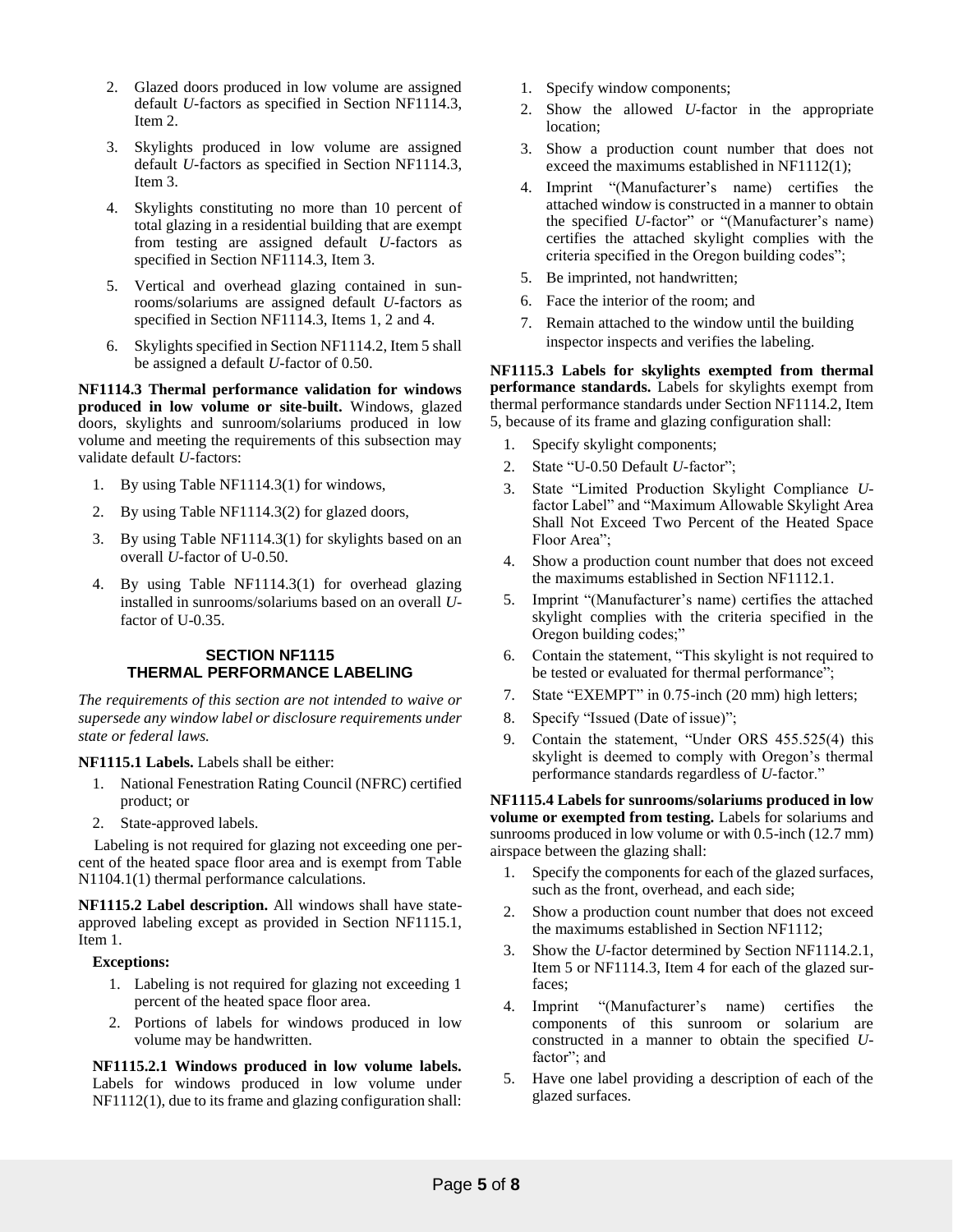#### **TABLE NF1114.3(1) APPROVED WINDOW DEFAULT** *U***-VALUESa, b**

| DESCRIPTION <sup>c, d, e, f, g</sup>   | <b>FRAME TYPE<sup>h</sup></b>       |                   |                                                                |  |  |
|----------------------------------------|-------------------------------------|-------------------|----------------------------------------------------------------|--|--|
| (inches)                               | ALUMINUM THERMAL BREAK <sup>1</sup> | <b>WOOD/VINYL</b> | <b>UMINUM CLAD WOOD/REINFORCED</b><br><b>VINYL<sup>J</sup></b> |  |  |
| Double, Clear $\frac{1}{4}$            | N/A                                 | 0.56              | 0.59                                                           |  |  |
| Double, Clear $\frac{1}{4}$ + argon    | 0.63                                | 0.53              | 0.56                                                           |  |  |
| Double, Low-e 4, $\frac{1}{4}$         | 0.61                                | 0.52              | 0.54                                                           |  |  |
| Double, Low-e 2, $\frac{1}{4}$         | 0.58                                | 0.49              | 0.51                                                           |  |  |
| Double, Low-e 1, $\frac{1}{4}$         | 0.55                                | 0.47              | 0.49                                                           |  |  |
| Double, Low-e 4, $\frac{1}{4}$ + argon | 0.55                                | 0.47              | 0.49                                                           |  |  |
| Double, Low-e 2, $\frac{1}{4}$ + argon | 0.52                                | 0.43              | 0.46                                                           |  |  |
| Double, Low-e 1, $\frac{1}{4}$ + argon | 0.50                                | 0.41              | 0.43                                                           |  |  |
| Double, Clear $\frac{3}{8}$            | 0.63                                | 0.54              | 0.57                                                           |  |  |
| Double, Clear $\frac{3}{8}$ + argon    | 0.60                                | 0.51              | 0.54                                                           |  |  |
| Double, Low-e 4, $\frac{3}{8}$         | 0.57                                | 0.48              | 0.51                                                           |  |  |
| Double, Low-e 2, $\frac{3}{8}$         | 0.54                                | 0.45              | 0.48                                                           |  |  |
| Double, Low-e 1, $\frac{3}{8}$         | 0.51                                | 0.43              | 0.46                                                           |  |  |
| Double, Low-e 4, $\frac{3}{8}$ + argon | 0.53                                | 0.44              | 0.47                                                           |  |  |
| Double, Low-e 2, $\frac{3}{8}$ + argon | 0.49                                | 0.41              | 0.44                                                           |  |  |
| Double, Low-e 1, $\frac{3}{8}$ + argon | 0.47                                | 0.39              | 0.41                                                           |  |  |
| Double, Clear $\frac{1}{2}$            | 0.60                                | 0.50              | 0.54                                                           |  |  |
| Double, Clear $\frac{1}{2}$ + argon    | 0.58                                | 0.48              | 0.51                                                           |  |  |
| Double, Low-e 4, $\frac{1}{2}$         | 0.53                                | 0.44              | 0.47                                                           |  |  |
| Double, Low-e 2, $\frac{1}{2}$         | 0.50                                | 0.41              | 0.44                                                           |  |  |
| Double, Low-e 1, $\frac{1}{2}$         | 0.47                                | 0.39              | 0.42                                                           |  |  |
| Double, Low-e 4, $1/2$ + argon         | 0.50                                | 0.42              | 0.44                                                           |  |  |
| Double, Low-e 2, $1/2$ + argon         | 0.46                                | 0.37              | 0.40                                                           |  |  |
| Double, Low-e 1, $\frac{1}{2}$ argon   | 0.43                                | 0.35              | 0.38                                                           |  |  |
| Triple, Clear $\frac{1}{4}$            | 0.52                                | 0.42              | 0.44                                                           |  |  |
| Triple, Clear $\frac{1}{4}$ + argon    | 0.49                                | 0.39              | 0.42                                                           |  |  |
| Triple, Low-e $4, \frac{1}{4}$         | 0.50                                | 0.40              | 0.40                                                           |  |  |
| Triple, Low-e $2, \frac{1}{4}$         | 0.48                                | 0.39              | 0.41                                                           |  |  |
| Triple, Low-e $1, \frac{1}{4}$         | 0.47                                | 0.38              | 0.40                                                           |  |  |
| Triple, Low-e 4, $\frac{1}{4}$ argon   | 0.46                                | 0.37              | 0.39                                                           |  |  |
| Triple, Low-e 2, $\frac{1}{4}$ argon   | 0.43                                | 0.34              | 0.37                                                           |  |  |
| Triple, Low-e 1, $\frac{1}{4}$ argon   | 0.42                                | 0.34              | 0.36                                                           |  |  |
| Triple, Clear $\frac{1}{2}$            | 0.46                                | 0.37              | 0.40                                                           |  |  |
| Triple, Clear $\frac{1}{2}$ argon      | 0.45                                | 0.36              | 0.38                                                           |  |  |
| Triple, Low-e 4, $\frac{1}{2}$         | 0.43                                | 0.35              | 0.37                                                           |  |  |
| Triple, Low-e 2, $\frac{1}{2}$         | 0.41                                | 0.32              | 0.35                                                           |  |  |
| Triple, Low-e $1, \frac{1}{2}$         | 0.39                                | 0.31              | 0.33                                                           |  |  |
| Triple, Low-e 4, $\frac{1}{2}$ + argon | 0.41                                | 0.32              | 0.35                                                           |  |  |
| Triple, Low-e 2, $\frac{1}{2}$ argon   | 0.38                                | 0.30              | 0.32                                                           |  |  |
| Triple, Low-e 1, $\frac{1}{2}$ + argon | 0.37                                | 0.29              | 0.31                                                           |  |  |

For SI: 1 inch = 25.4 mm.

a. Subtract 0.02 from the listed default *U*-factor for insulated spacers. Insulated spacer material includes fiberglass, wood and butyl or other material with an equivalent *K*-value.

b. Sunrooms/solariums may subtract 0.03 from the default *U*-factor.

c.  $\frac{1}{4}$  = a minimum dead air space of 0.25 inch (6.4 mm) between the panes of glass.

 $\frac{3}{8}$ " = a minimum dead air space of 0.375 inch (9.5 mm) between the panes of glass.

 $1/2"$  = a minimum dead air space of 0.5 inch (12.7 mm) between the panes of glass.

Products with air spaces different than those listed above shall use the value for the next smaller air space; i.e.  $\frac{3}{4}$  inch  $= \frac{1}{2}$ -inch *U*-factor,  $\frac{7}{10}$  inch  $= \frac{3}{8}$ -inch *U*-factor,  $\frac{5}{16}$  inch =  $\frac{1}{4}$ -inch *U*-factor.

d. Low-*e* 4 (emissivity) shall be 0.4 or less.

Low-*e* 2 (emissivity) shall be 0.2 or less.

Low-*e* 1 (emissivity) shall be 0.1 or less.

e. *U*-factors listed for argon shall consist of sealed, gas-filled, insulated units for argon, CO2, SF6 and argon/SF6 mixtures.

The following conversion factor shall apply to Krypton gas-filled units:  $1/4$ -inch (6.4 mm) or greater airspace with Krypton gas fill =  $1/2$ -inch (12.7 mm) airspace with Argon gas-fill.

f. Dividers placed between glazing: The *U*-factors listed shall be used where the divider has a minimum gap of  $\frac{1}{8}$  inch (3.2 mm) between the divider and lite of each inside glass surface. Add 0.03 to the listed *U*-factor for True Divided Lite windows.

g. "Glass block" assemblies may use a *U*-factor of 0.51.

h. Insulated fiberglass framed products shall use wood/vinyl *U*-factors.

*(continued)*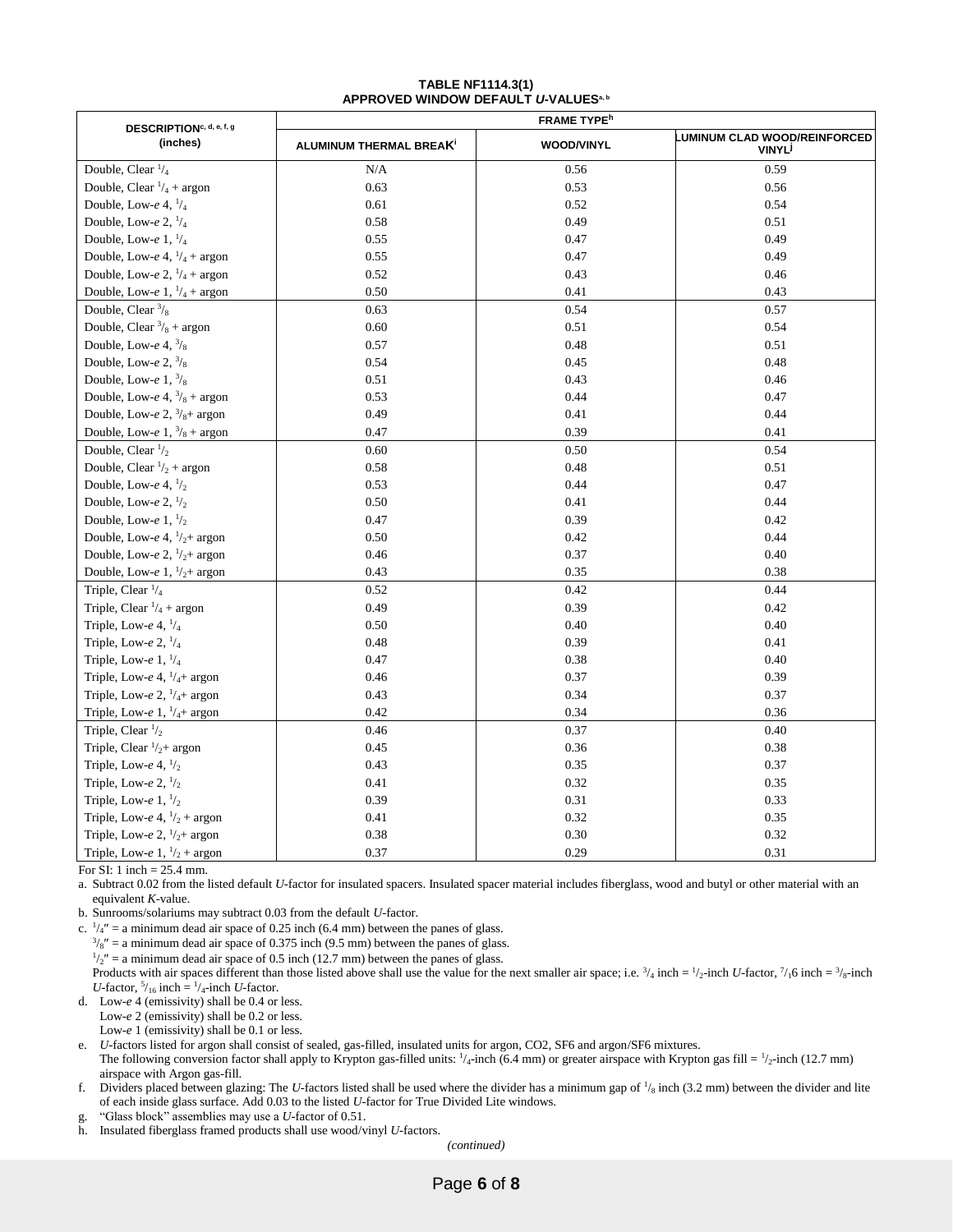#### **TABLE NF1114.3(1)—continued APPROVED WINDOW DEFAULT** *U***-VALUESa, b**

i. Aluminum Thermal Break = An aluminum thermal break framed window shall incorporate the following minimum design characteristics:

1. The thermal conductivity of the thermal break material shall be not more than  $3.\overline{6}$  Btu-in/h  $\cdot$  ·ft<sup>2</sup> ·<sup>o</sup>F;

2. The thermal break material shall not be less than 0.210 inch; and

3. All metal framing members of the product to interior and exterior air must incorporate a thermal break meeting the criteria in 1 and 2 above.

j. Aluminum clad wood windows shall use the *U*-factors listed for Aluminum Clad Wood/Reinforced Vinyl windows. Vinyl clad windows shall use the *U*- factors listed for Wood/Vinyl windows. Any vinyl frame window with metal reinforcement in more than one rail shall use the *U*-factors listed for Aluminum Clad Wood Reinforced Vinyl windows.

|  | <b>TABLE NF1114.3(2)</b>                           |  |
|--|----------------------------------------------------|--|
|  | APPROVED GLAZED DOOR DEFAULT U-VALUES <sup>®</sup> |  |

| DESCRIPTION <sup>b, c, d, e</sup>      | <b>DOOR MATERIAL</b>         |                         |                        |                        |  |  |
|----------------------------------------|------------------------------|-------------------------|------------------------|------------------------|--|--|
| (inches)                               | <b>INSULATED<sup>®</sup></b> |                         | <b>WOODg</b>           |                        |  |  |
|                                        | Full-Liteh, i                | Half-Litei <sup>k</sup> | Full-Lite <sup>h</sup> | Half-Lite <sup>j</sup> |  |  |
| Double, Clear $\frac{1}{4}$            | 0.39                         | 0.31                    | 0.47                   | 0.42                   |  |  |
| Double, Clear $\frac{1}{4}$ + argon    | 0.37                         | 0.30                    | 0.45                   | 0.41                   |  |  |
| Double, Low-e 4, $\frac{1}{4}$         | 0.36                         | 0.30                    | 0.44                   | 0.41                   |  |  |
| Double, Low-e 2, $\frac{1}{4}$         | 0.35                         | 0.29                    | 0.43                   | 0.40                   |  |  |
| Double, Low-e $1, \frac{1}{4}$         | 0.24                         | 0.28                    | 0.41                   | 0.39                   |  |  |
| Double, Low-e 4, $\frac{1}{4}$ + argon | 0.33                         | 0.28                    | 0.41                   | 0.39                   |  |  |
| Double, Low-e 2, $\frac{1}{4}$ + argon | 0.31                         | 0.26                    | 0.39                   | 0.38                   |  |  |
| Double, Low-e 1, $\frac{1}{4}$ + argon | 0.31                         | 0.26                    | 0.38                   | 0.37                   |  |  |
| Double, Clear $\frac{3}{8}$            | 0.37                         | 0.30                    | 0.45                   | 0.41                   |  |  |
| Double, Clear $\frac{3}{8}$ + argon    | 0.36                         | 0.29                    | 0.44                   | 0.41                   |  |  |
| Double, Low-e $4, \frac{3}{8}$         | 0.34                         | 0.28                    | 0.42                   | 0.40                   |  |  |
| Double, Low-e 2, $\frac{3}{8}$         | 0.33                         | 0.28                    | 0.41                   | 0.39                   |  |  |
| Double, Low-e $1, \frac{3}{8}$         | 0.21                         | 0.26                    | 0.38                   | 0.37                   |  |  |
| Double, Low-e 4, $\frac{3}{8}$ + argon | 0.32                         | 0.27                    | 0.40                   | 0.38                   |  |  |
| Double, Low-e 2, $\frac{3}{8}$ + argon | 0.29                         | 0.25                    | 0.37                   | 0.37                   |  |  |
| Double, Low-e 1, $\frac{3}{8}$ + argon | 0.29                         | 0.25                    | 0.36                   | 0.36                   |  |  |
| Double, Clear $\frac{1}{2}$            | 0.36                         | 0.29                    | 0.44                   | 0.41                   |  |  |
| Double, Clear $\frac{1}{2}$ + argon    | 0.34                         | 0.28                    | 0.42                   | 0.40                   |  |  |
| Double, Low-e 4, $\frac{1}{2}$         | 0.32                         | 0.27                    | 0.40                   | 0.38                   |  |  |
| Double, Low-e 2, $\frac{1}{2}$         | 0.30                         | 0.26                    | 0.38                   | 0.37                   |  |  |
| Double, Low-e $1, \frac{1}{2}$         | 0.19                         | 0.25                    | 0.36                   | 0.36                   |  |  |
| Double, Low-e 4, $\frac{1}{2}$ + argon | 0.30                         | 0.26                    | 0.38                   | 0.37                   |  |  |
| Double, Low-e 2, $\frac{1}{2}$ + argon | 0.28                         | 0.25                    | 0.36                   | 0.36                   |  |  |
| Double, Low-e $1, \frac{1}{2}$ + argon | 0.28                         | 0.24                    | 0.34                   | 0.35                   |  |  |
| Triple, Clear $\frac{1}{4}$            | 0.31                         | 0.26                    | 0.39                   | 0.38                   |  |  |
| Triple, Clear $\frac{1}{4}$ + argon    | 0.29                         | 0.25                    | 0.37                   | 0.37                   |  |  |
| Triple, Low-e 4, $\frac{1}{4}$         | 0.30                         | 0.26                    | 0.38                   | 0.37                   |  |  |
| Triple, Low-e $2, \frac{1}{4}$         | 0.29                         | 0.25                    | 0.37                   | 0.36                   |  |  |
| Triple, Low-e 4, $\frac{1}{4}$ + argon | 0.27                         | 0.24                    | 0.35                   | 0.35                   |  |  |
| Triple, Low-e 2, $\frac{1}{4}$ + argon | 0.26                         | 0.24                    | 0.34                   | 0.35                   |  |  |

For  $SI:1$  inch = 25.4 mm.

a. Subtract 0.02 from the listed default *U*-factor for insulated spacers. Insulated spacer material includes fiberglass, wood and butyl or other material with an equivalent *K*-value.

b.  $\frac{1}{4}$  = a minimum dead air space of 0.25 inch (6.4 mm) between the panes of glass.

 $\frac{3}{8}$ " = a minimum dead air space of 0.375 inch (9.5 mm) between the panes of glass.

 $1/2$ " = a minimum dead air space of 0.5 inch (12.7 mm) between the panes of glass.

Products with air spaces different than those listed above shall use the value for the next smaller air space; i.e.,  $\frac{3}{4}$  inch =  $\frac{1}{2}$ -inch *U*-factor,  $\frac{7}{16}$  inch =  $\frac{3}{8}$ -inch *U*-factor,  $\frac{5}{16}$  inch =  $\frac{1}{4}$ -inch *U*-factor.

c. Low-*e* 4 (emissivity) shall be 0.4 or less. Low-*e* 2 (emissivity) shall be 0.2 or less. Low-*e* 1 (emissivity) shall be 0.1 or less.

d. *U*-factors listed for argon shall consist of sealed, gas-filled, insulated units for argon, CO2, SF6 and argon/SF6 mixtures. The following conversion factor shall apply to Krypton gas-filled units:  $\frac{1}{4}$ -inch or greater airspace with Krypton gas fill =  $\frac{1}{2}$ -inch airspace with Argon gas-fill.

e. Dividers placed between glazing: The U-factors listed shall be used where the divider has a minimum gap of  $\frac{1}{s}$  inch between the divider and lite of each inside glass surface. Add 0.03 to the listed *U*-factor for true divided lite windows.

f. Insulated = Any urethane insulated foam core door with a thermal break. Thermal Break = A thermal break door shall incorporate the following minimum design characteristics:

1. The thermal conductivity of the thermal break material shall be not more than 3.6 Btu-in/h/ft<sup>2</sup>/°F; and

2. The thermal break material shall not be less than 0.210 inch.

g. Wood = Any wood door.

h. Full lite = A door that consists of more than 35-percent glazing.

i. Add 0.05 to the listed *U*-factor for full-lite values if insulated door does not have a thermal break.

j. Half lite = A door that consists of 35-percent or less glazing.

k. Add 0.06 to the listed *U*-factor for half-lite values if the insulated door does not have a thermal break.